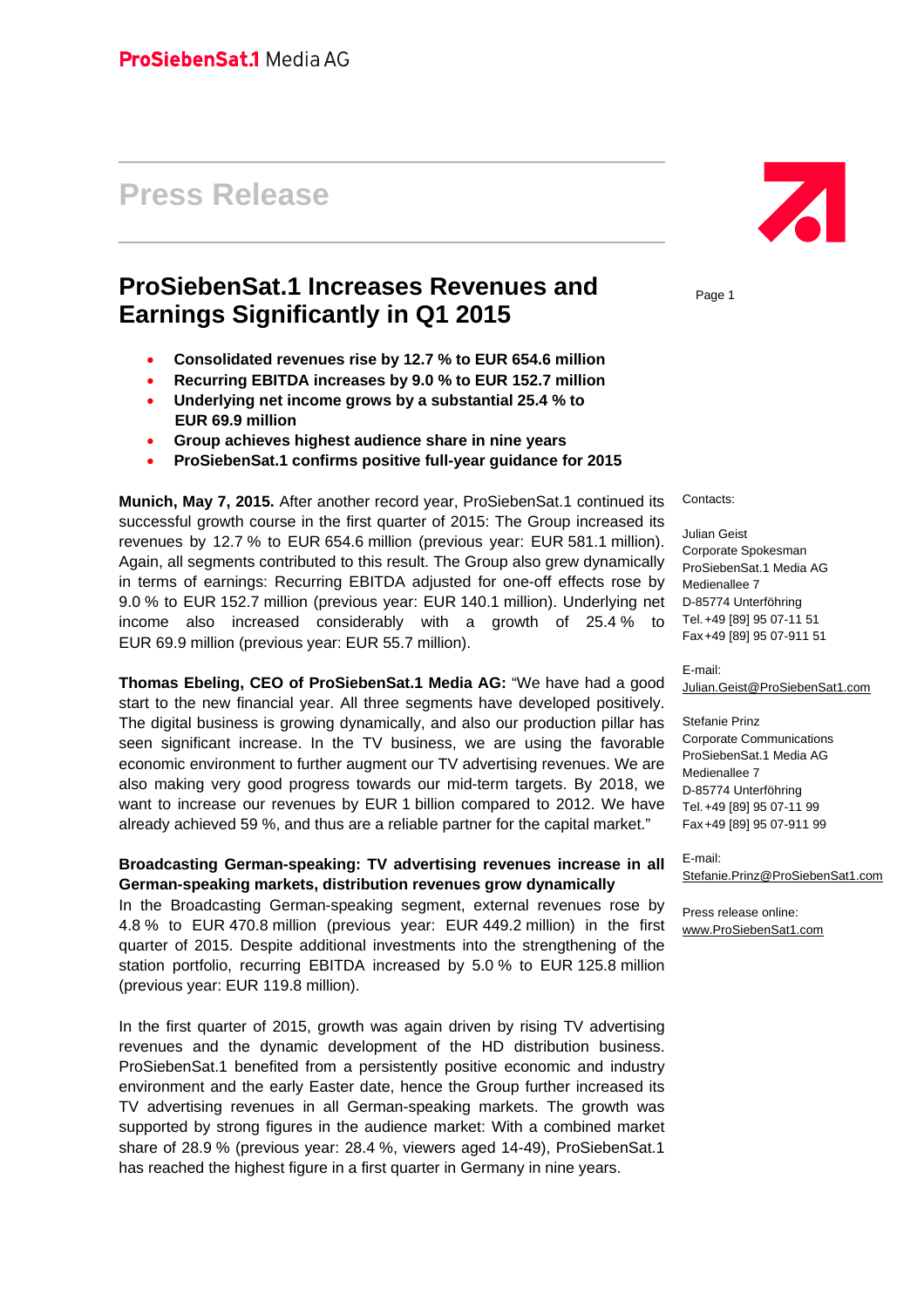

In addition, the Group proceeded on its growth course in the distribution  $_{\text{Paqe 2 of 5}}$ business. Revenues from the distribution of the free TV stations in HD quality continued to develop positively. The number of ProSiebenSat.1 HD users increased by 21 % to 5.6 million. ProSiebenSat.1 expects this figure to grow to more than nine million by 2018.

#### **Digital & Adjacent: Digital commerce is again strongest growth driver**

The Digital & Adjacent segment's external revenues grew by 30.4 % to EUR 138.2 million (previous year: EUR 105.9 million) in the first quarter of 2015. All three business areas (Digital Entertainment, Digital Commerce and Adjacent) contributed to the good performance. The share of consolidated revenues therefore increased to 21.1 % (previous year: 18.2 %). Recurring EBITDA once again grew double-digit by 12.5 % to EUR 26.8 million (previous year: EUR 23.8 million) – despite higher costs for the expansion of the videoon-demand portal maxdome, among other things. The growth was largely organic.

Digital Commerce again made the highest contribution to revenues with the media-for-revenue-share and travel businesses. Already in 2014, ProSiebenSat.1 established a Travel vertical with successful investments in travel assets such as weg.de. The aim now is to create further verticals from fast-growing e-commerce sectors. ProSiebenSat.1 set up the Beauty & Accessories vertical in the first quarter of 2015 with investments in Flaconi, Amorelie and Valmano. The three e-commerce platforms will be included in the financial statements from the second quarter of 2015 onwards. In the mid-term, ProSiebenSat.1 expects potential revenues of over EUR 100 million for each ecommerce vertical.

At the same time, the Digital Entertainment business continued to grow dynamically. The most important revenue drivers included the video-ondemand portal maxdome and, as a result of consolidation, the online games business with Aeria Games GmbH. The number of online video views increased to 1.3 billion (previous year: 769 million). This was primarily attributable to the strong growth of Studio71 users, ProSiebenSat.1 Group's multi-channel network. Studio71 was founded in September 2013 and is already one of the largest multi-channel networks in Europe.

#### **Content Production & Global Sales: Production business in the USA is strongest revenues source**

In the Content Production & Global Sales segment, external revenues increased by 75.6 % to EUR 45.6 million in the first quarter of 2015 (previous year: EUR 26.0 million). Recurring EBITDA rose to EUR 0.7 million after minus EUR 2.5 million in the previous year.

The segment's revenues grew largely organically. The greatest revenue contribution was again made by the production business of Red Arrow Entertainment Group in the USA. In February 2015, the series "Bosch" launched on Amazon in the USA with such great success that Amazon already ordered the second season from Red Arrow in the first quarter of 2015. In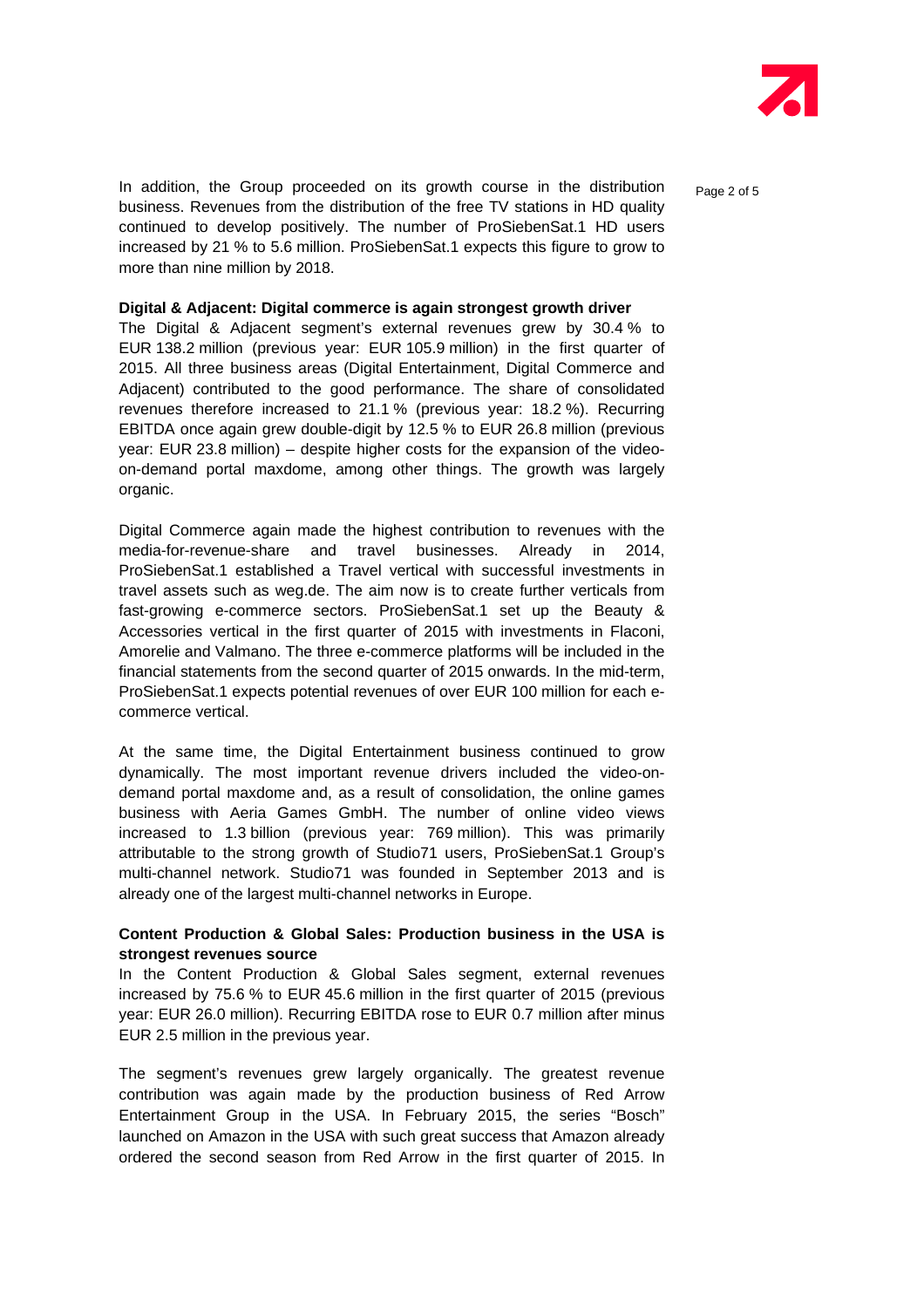

addition, the consolidation of the US production firm Half Yard Productions also  $P_{\text{a}ae 3 of 5}$ had a positive impact.

#### **Group invests in the sustainable growth of all segments**

The Group is investing in sustainable growth in all segments and strengthening its market position with strategic acquisitions. The objective is to diversify revenue models and expand into rapidly growing markets. Against this backdrop, cost increase in the Digital & Adjacent segment was primarily growth related; in the core business of TV, higher costs in connection with the strengthening of the station portfolio made an impact. As a result, total costs increased by 13.5 % to EUR 541.3 million (previous year: EUR 476.8 million). Operating costs adjusted for depreciation, amortization and non-recurring expenses amounted to EUR 505.6 million (previous year: EUR 446.5 million). This equates to an increase of 13.2 % compared to the same quarter of the previous year.

#### **Financial result significantly improved, leverage ratio in target range**

The financial result continued to improve year-on-year and amounted to minus EUR 28.4 million compared to minus EUR 38.3 million in the same quarter of the previous year. The improvement was primarily based on significantly lower interest expenses. ProSiebenSat.1 placed its financing on a broader basis by issuing notes and securing a new syndicated facilities agreement in April 2014, thus diversifying and extending its maturity profile. Since then, the Group has benefited from more favorable conditions.

The Group's leverage ratio, i.e. the ratio of net financial debt to recurring EBITDA of the last twelve months (LTM recurring EBITDA), amounted to 1.7 as of March 31, 2015, and thus remained at the lower end of the defined target range of 1.5 to 2.5 (December 31, 2014: 1.8).

#### **ProSiebenSat.1 confirms positive full-year guidance for 2015**

For fiscal 2015, the Group confirms its targets and continues to expect an increase in Group revenues in the mid to high single-digit percentage range. Recurring EBITDA and underlying net income are again expected to exceed the prior year level. At the same time, ProSiebenSat.1 is abiding by a leverage factor of 1.5 to 2.5. In the TV advertising market, the Group anticipates growth of 2 % to 3 % (based on net figures) for 2015. The Company continues to be ahead of plan compared to its growth targets for 2018: By the end of 2018, the Group aims to increase its revenues by EUR 1 billion compared to 2012. As of March 31, 2015, ProSiebenSat.1 had already achieved 59 % of this target.

All statements and figures relate to continuing operations unless indicated otherwise. ProSiebenSat.1 announced the sale of the Eastern European portfolio at the end of 2012. Until its deconsolidation, the Eastern European companies constituted discontinued operations as defined by IFRS 5. The sale of the Hungarian activities was completed on February 25, 2014, and the companies were deconsolidated as of this date. The sale of the Romanian activities was formally and legally completed on April 2, 2014 (TV) and August 4, 2014 (radio).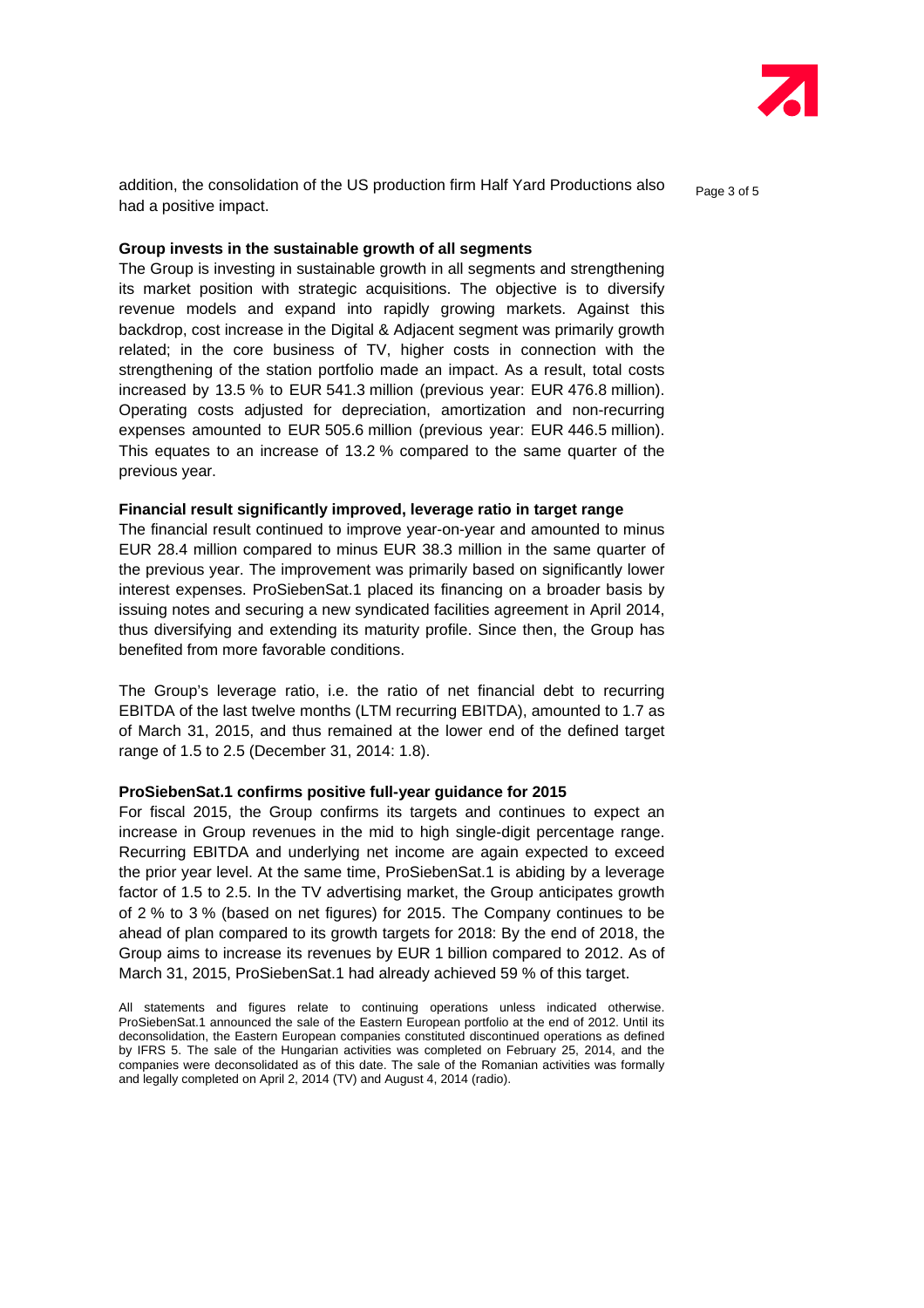

## **ProSiebenSat.1 Group key figures from continuing operations Page 4 of 5**

EUR m **Q1 2015 Q1 2014 Change %** Revenues 12.7% Total costs **13.5%** 13.5% Operating costs<sup>(1)</sup> 13.2% Recurring EBITDA<sup>(2)</sup> 152.7 140.1 9.0% Recurring EBITDA margin <br>(%) 23.3 24.1 coints points EBITDA 145.9 135.9 7.4% Non-recurring items  $\begin{vmatrix} 1 & 6.8 & -4.3 \end{vmatrix}$  59.6% EBIT 117.2 109.9 6.6% Financial result  $-28.4$   $-38.3$   $-25.9\%$ Consolidated net profit (after Lonsolidated het profit (after discussed to the form of the discussed of the discussed of the discussed of the  $\frac{61.1}{24.6\%}$ Underlying net income<sup>(3)</sup>  $\begin{array}{|c|c|c|c|c|c|c|c|c|} \hline \text{09.9} & & 55.7 & 25.4\% \hline \end{array}$ Basic earnings per share Basic earnings per snare<br>
(underlying) (EUR) 0.33 0.26 25.1% Free cash flow  $0.2$  -146.3  $-/-$ Cash flow from operating activities 349.8 229.0 52.7%

| EUR m                     | Mar. 31, 2015 | Dec. 31, 2014 | Mar. 31, 2014   |
|---------------------------|---------------|---------------|-----------------|
|                           |               |               |                 |
| Equity                    | 935.1         | 753.9         | 633.2           |
| Equity ratio (in %)       | 22.2          | 19.3          | 17.9            |
| Cash and cash equivalents | 474.6         | 470.6         | 250.5           |
| Net financial debt        | 1,499.9       | 1,502.5       | $1,592.3^{(5)}$ |
| Leverage $^{(4)}$         | 1.7           | 1.8           | $2.0^{(6)}$     |